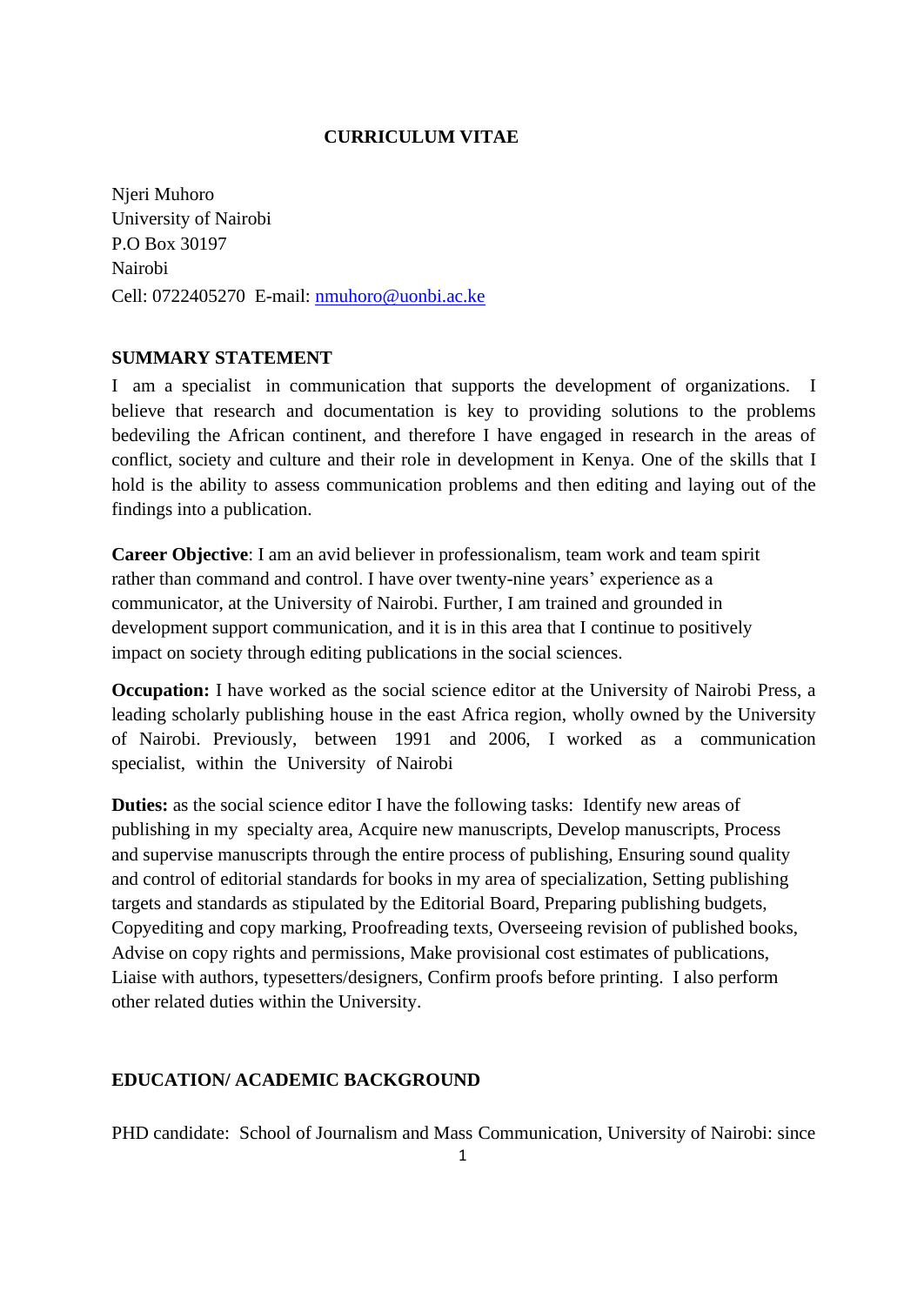2014, I have attended PhD seminars and developed a proposal for defense.I am making corrections before commencing on fieldwork.

University of Nairobi, Institute for Development Studies, Master of Arts Degree, 2003. Project orientation: The media, as a vehicle for development

United States International University (USIU/Centre for Conflict Research, Certificate in Conflict Management, 1999.

School of Journalism, University of Nairobi, Postgraduate Diploma, 1990. Project orientation: the role of editorial cartoons, an analysis from three daily newspapers.

University of Nairobi Bachelor of Arts (Hon) Degree, 1987.

Majors: Literature and Government. Concentration: Policy and management of public institutions.

#### **Training**

Attended the Professional Development Course in Writing, Editing and the Role of Women in News Media, in Nairobi, Kenya, in January 1993. The course was sponsored by the University of Western Ontario and organised by the School of Journalism, University of Nairobi.

Attended computer operations training workshop for senior administrative staff, 3rd-16 March 1993, Nairobi, organized by the Brussels-Fleming project, under the University of Nairobi Links program.

Attended the Supervisory Course for Middle Management, Eldoret, August 1993, this course was sponsored by the International Labor Organisation, and facilitated by the Federation of Kenya Employers.

Attended a course, in March, 1996, organised by the Association of African Women Researchers (AAWORD) on concept paper development, proposal formulation and drafting.

Between, April and July 1999, I attended the certificate course in conflict management, organised by the Centre for Conflict Resolution and Management, at the United States International University, Nairobi.

In August, of 1999, I attended a five-day training course on leadership skills organised by Abantu.

In 2006, I attended a four day seminar on management and development for administrators, organised by the Federation of Kenya Employers, at KCCT Mbagathi,.

In December 2007, I attended a Training for internal quality auditors, organised by the Kenya Bureau of Standards, at Lukenya. I sat and passed a preliminary internal quality auditors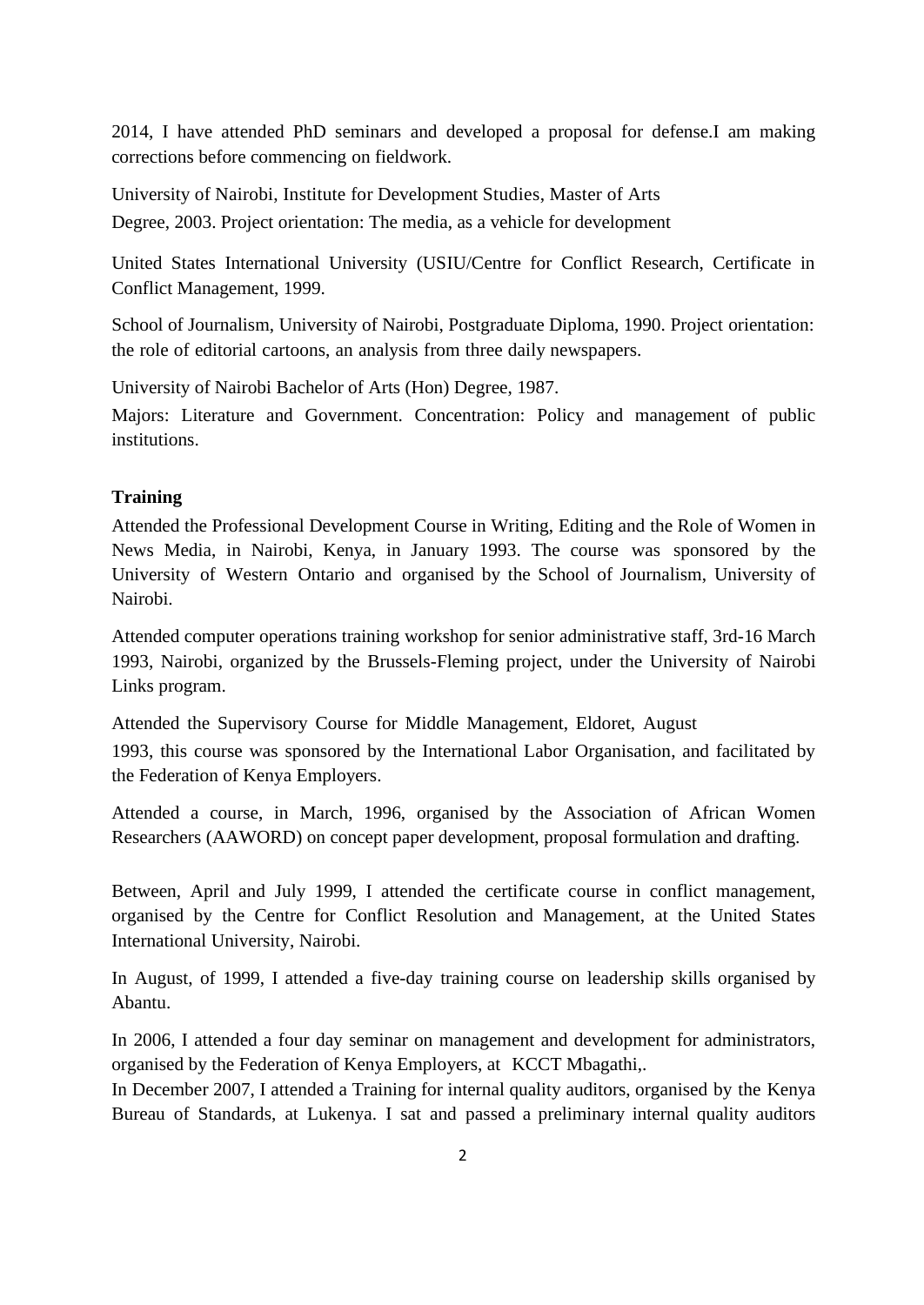examination.

In August 2011, and in March 2018, I attended a Professional course in research and grant proposal writing, organised by the Research, Production and Extension division of the University of Nairobi. With my peers, we were able to develop a proposal for water management and access, which was submitted and the lead peer received a grant to drive the proposal.

# **PAPERS DEVELOPED**

I have experience in developing papers, some of my favorite papers include: The role of editorial cartoons in 3 daily newspapers, this was a School of Journalism Project Paper, 1990.

Communication and the family needs of adolescents, the paper was developed for the African Association of Women Researchers' (AAWORD (K)) in 2000.

Centre controlled media as a development vehicle: a case study of television and radio in Kenya, Unpublished MA Project Paper, Institute for Development Studies, University of Nairobi, 2003.

Establishment of an institute for family studies and research, Nairobi, ANPPCAN, 2004. The report prepared led to initial funds realisation from the World Bank basket fund.

# **PUBLICATIONS**

I have published a number of papers with a focus on communication and development as follows:

*Book Review: Drama [and Theatre Communication](https://scholar.google.com/scholar?oi=bibs&cluster=10437450484830299923&btnI=1&hl=en) in Development [Experiences](https://scholar.google.com/scholar?oi=bibs&cluster=10437450484830299923&btnI=1&hl=en) in [Western Kenya](https://scholar.google.com/scholar?oi=bibs&cluster=10437450484830299923&btnI=1&hl=en)* Edited by Loukle Levert and Opiyo Mumma [Published by Kenya](https://scholar.google.com/scholar?oi=bibs&cluster=10437450484830299923&btnI=1&hl=en)  Drama/Theatre and [Education Association, Africa](https://scholar.google.com/scholar?oi=bibs&cluster=10437450484830299923&btnI=1&hl=en) Media Review Vol, 9, issue 3, pg 114- 117 1995

The Challenge of Communication with Female Adolescents, A Case Study of Kenya, in Gender and HIV/AIDS in Africa, AAWORD Book Series No 2003-1.

Media Practice in East Africa, Chapter Three in *Media Excellence: Issues of Practice and Training in East Africa, pg 71-114,* SOJ/Ford Foundation, Nairobi, 2009.ISBN no 978- 9966005-222-4

Conclusions and Building a Case for the Centre, Chapter Five in *Media Excellence: Issues of*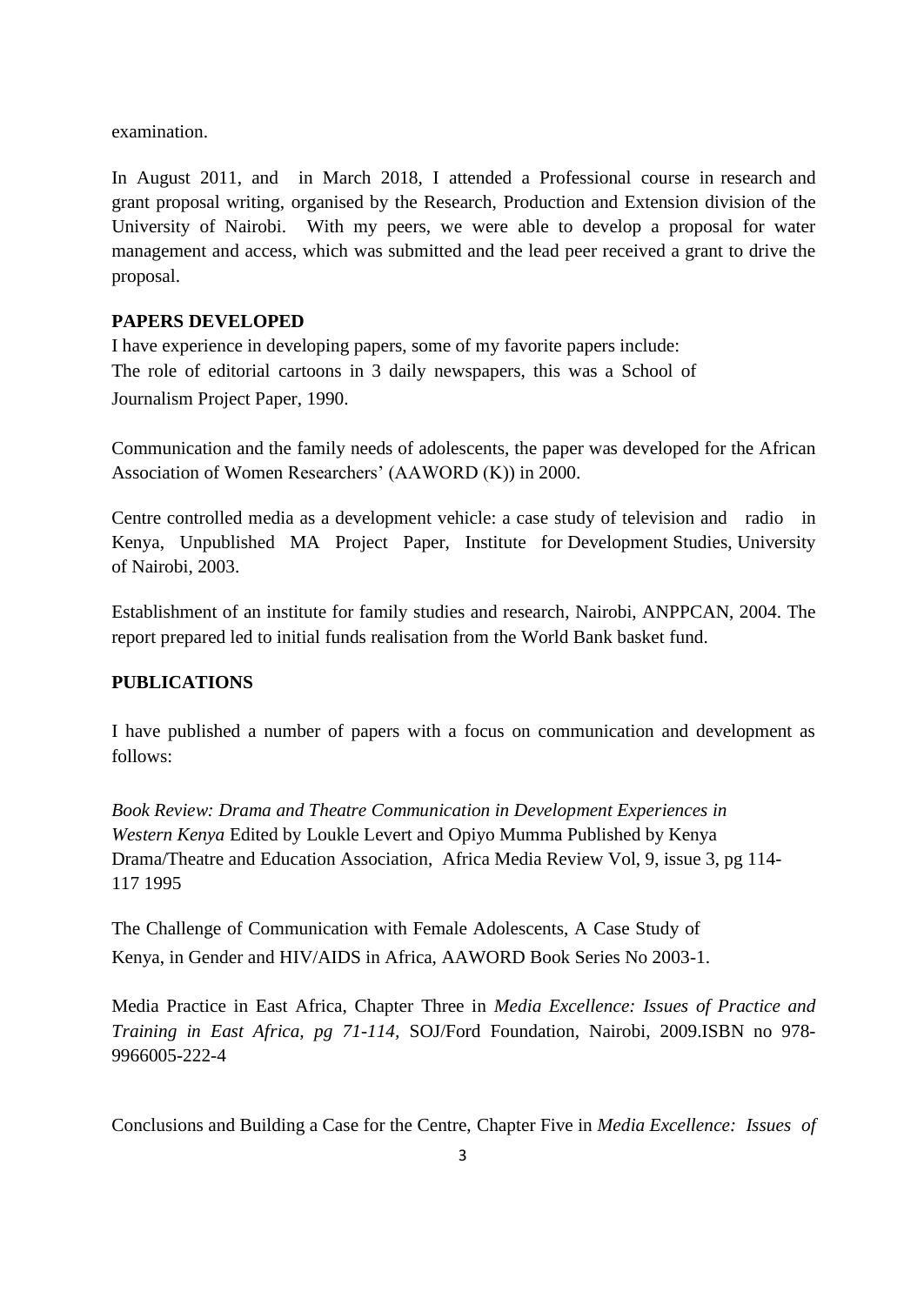*Practice and Training in East Africa, pg* 143-172m, SOJ/Ford Foundation, Nairobi, 2009. ISBN no 978-9966005-222-4

Evolution of media policy, Chapter four in *The Media in Kenya: Evolution, Effects and Challenges, Nyabuga G and Kiai eds. School of Journalism and Mass Communication/Ford Foundation. Nairobi. ISBN 978-9966-1575-0-8(hb) pp55-72*

Setting the governance agenda, Chapter eight in *The Media in Kenya: Evolution, Effects and Challenges, Nyabuga G and Kiai eds. School of Journalism and Mass Communication/Ford Foundation. Nairobi. ISBN 978- 9966-1575-0-8(hb) pp137-158*

The Role of Indigenous East African Music in Development: A Case Study of Benga, a project proposal submitted to Ford Foundation, 2007, accepted and results published as a multimedia package in 2008.

The Rumba Sound, A Project to Preserve and Memorably Celebrate East Africa's Music Icons. Project proposal submitted to the Ford Foundation- accepted in 2008, and results published in 2009 as a multi-media package under title of Kikuyu Country music produced by Ketebul music.

Media with Meaning: Honoring the Forgotten Radio Voices of East Africa, a project to raise the quality of content and production of radio programs in East Africa. Project proposal submitted to the Ford Foundation-accepted in 2010 and published as a multi-media package titled Kenya Funk Music.

#### **PROFESSIONAL EXPERIENCE**

#### **Public information/relations**

For ten years, I organized data bases of members of teaching staff including their specializations and credentials, for the Association of African Universities (AAU). In the same period, I updated the academic staff lists for the Association of Commonwealth Universities (ACU) and the World of Learning.

Between 1991 and 2014, as a communication specialist, I was a member of the editorial team that researches and compiles the University Information Guide. I also served on the Editorial team on publications such as: Varsity Focus Souvenir', Varsity Focus Jubilee; Varsity Documentary, Newspaper Supplements; The Varsity Focus Magazine, and Annual Reports 2009 to 2015. I was a member of the team that developed the communication policy of the University of Nairobi.

Between 2015 to date, I serve as the sub-editor of Utafiti News, which is a newsletter of the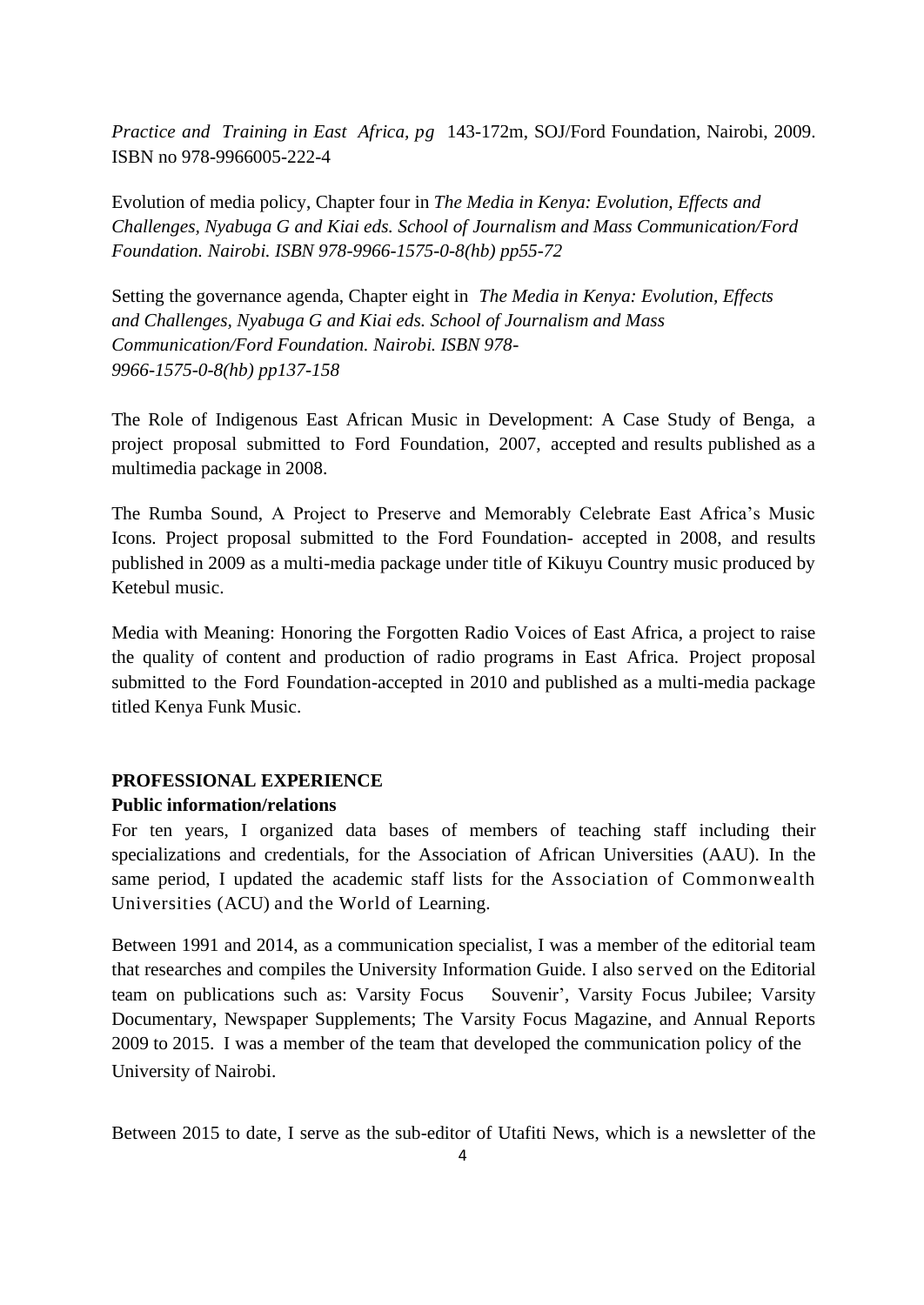Research, Production and Extension division at the University of Nairobi.

I have served as the Sub-editor of Alumni News, produced by the University of Nairobi Alumni Association.

#### **Researcher**

I have gained some experience as a researcher, some of research that I have carried out includes:

Serving as a research assistant on the World Communication Report, 1987, for the African Council for Communication Education/UNESCO.

Serving as research assistant on a project that documented the economic and social aspects of Nairobi slum areas for the National Christian Council of Kenya (NCCK) in 1988. Paper developed and submitted to NCCK covered Village 1-10 (of Mathare), Huruma, Kariobangi, Kayole, Njiru, Ruai.

Popularizing science and technology and the coverage of such information, International Centre of Insect Physiology and Ecology (ICIPE) and the School of Journalism (SOJ) , 1990. Paper developed and submitted to ICIPE, for inception of projects to attach students.

The role of editorial cartoons in 3 daily newspapers, School of Journalism Project 1990.Paper developed and submitted for award of the Post Graduate Diploma in Mass Communication.

Communication and the family needs of adolescents, (2000) . The project proposal was developed and submitted to the African Association of Women Researchers in Development (AAWORD-K) in 2000. Funding was subsequently provided for fieldwork and report of findings.

The challenge of communication with female adolescents, a case study of Kenya, February 2003. Paper developed and submitted to AAWORD-Dakar for funding of field work. Later, developed into a book

Centre controlled media as a development vehicle: a case study of television and radio in Kenya, Institute for Development Studies, University of Nairobi, and 2003. Paper later developed as book material by Verlag- Germany.

Establishment of an institute for family studies and research, Nairobi, ANPPCAN, 2004. Initial project proposal submitted to World Bank for basket funding.

The role of indigenous east African music in development: a case study of Benga, a project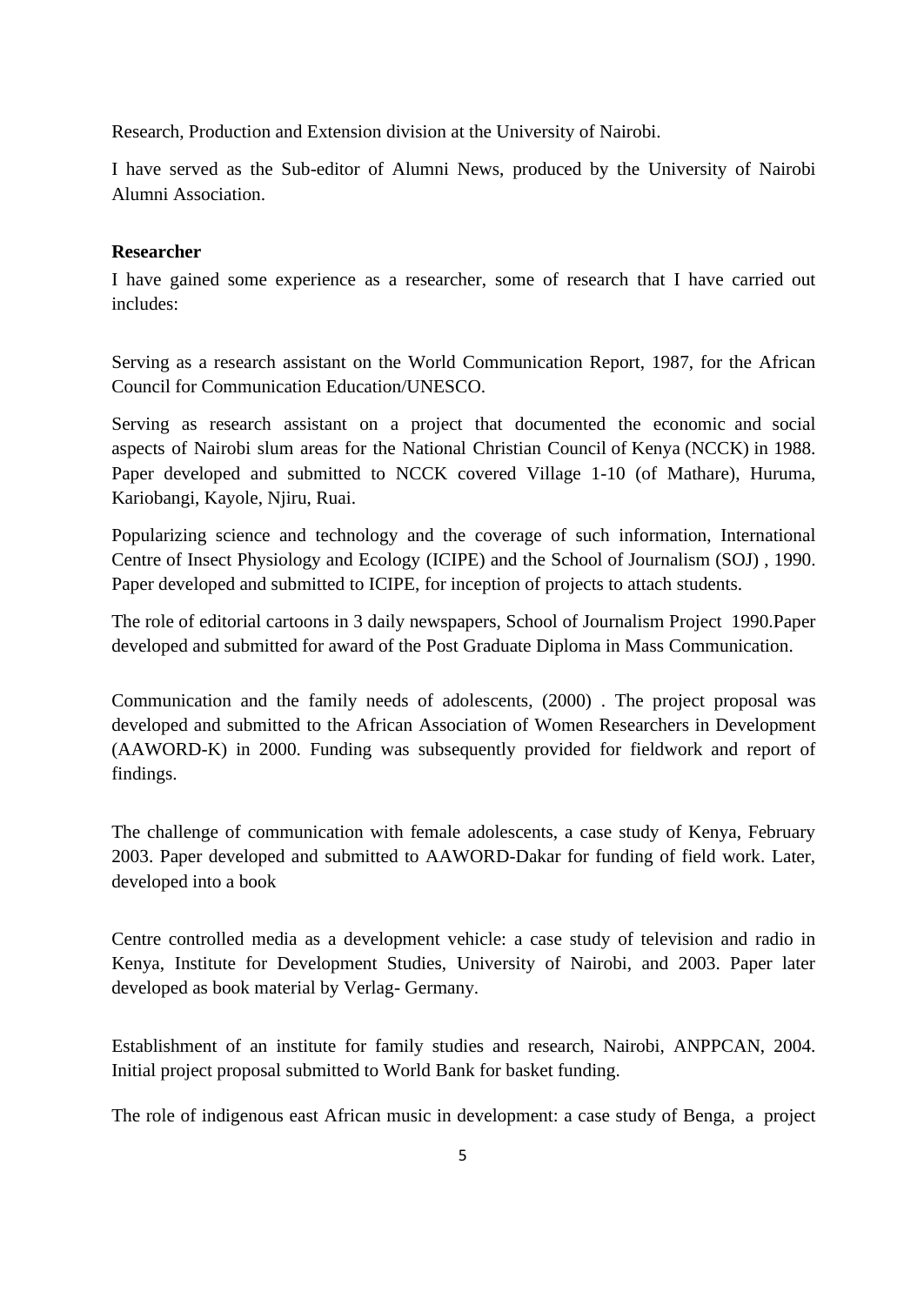proposal submitted to Ford Foundation, 2007, accepted and results published as a multi media package in 2008.

Safeguarding and promoting traditional indigenous art forms, A project proposal submitted to UNESCO-accepted.

The rumba sound, a project to preserve and memorably celebrate east Africa's music icons. Project proposal submitted to the ford foundation- accepted in 2008, and results published in 2009 as a multi-media package under title of "Kikuyu Country" music produced by Ketebul music.

Media with meaning: honouring the forgotten radio voices of east Africa, a project to raise the quality of content and production of radio programs in East Africa. Project proposal submitted to the Ford Foundation-accepted in 2010 and published as a multi-media package titled: Kenya Funk Music".

#### **Technical Editor**

I have served as a technical editor for reports, PhD thesis and books, as the list following indicates:

#### **Projects**

Food insufficiency: the case of Katolo, Kisumu. a report of the SAREC sponsored project on food sufficiency and diet in marginal areas, university of Nairobi, July 1996.

Communicating with adolescents on HIV/AIDS in Eastern and Southern Africa , IDRC 1996. This was developed into a book by Prof Ruth Nduati and Dr Wambui Kiai, and published by IDRC.

Shelter Afrique Journal. 1999-2004, Shelter Afrique, Nairobi

The Street Trader, a newsletter of the Kenya Alliance of Street Vendors and Informal Traders, a project of the Institute for Development Studies/ Street Net.(2000-2010)

The University of Nairobi and the Constitution of Kenya 2010. A sensitisation process, 2013, University of Nairobi Press

Unlocking Africa's future: biotechnology and law, by Godber Tumushabe, Patricia Kameri-Mbote and Idah Sithole-Niang, 2015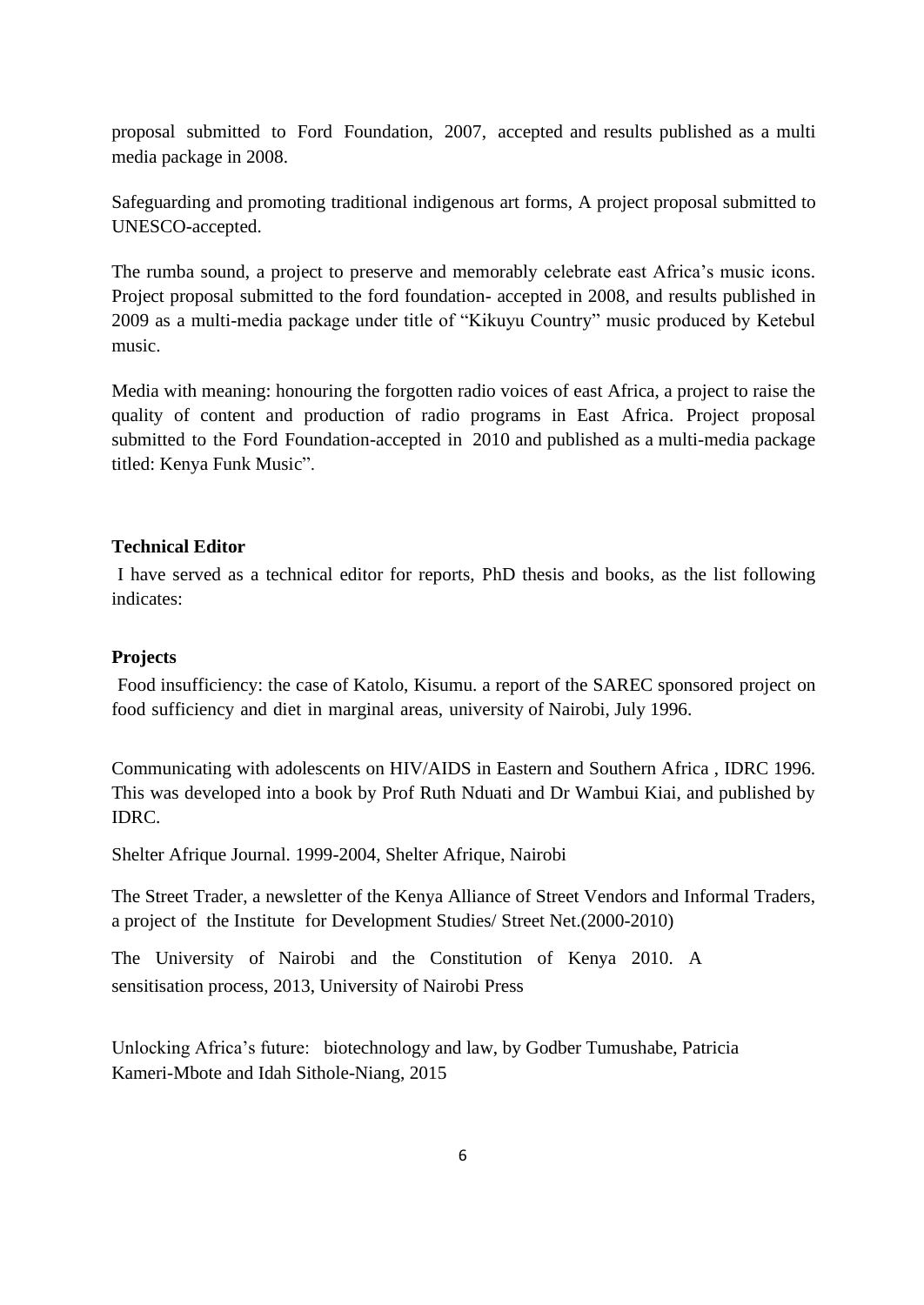Breaking the mould: best practices for Kenya in implementing community land rights, 2015.

Final report of the vetting of judges and magistrates in Kenya, by the Judges and Magistrates Vetting Board, 2016.

#### **PhD thesis editing**

Maasai architecture and aesthetics: An exploratory study, by Robert Rukwaro, 1999,

Human resource strategic orientation, organizational commitment and firm performance: The case of large private manufacturing firms in Kenya by Harriet Kidombo 2008.

Demand for health care in a Nairobi Slum: The role of quality and information ,by Moses Muriithi, 2009.

An investigation into the relationship between the 1997 universal primary education (UPE) policy and regional poverty and educational inequalities in Uganda (1997-2007), by John Ekaju, 2011.

A comparative analysis of wild edible plants on food security among transhumance and farmers in semi arid east Shewa, by Feyssa Debale Hundi, 2011

Factors influencing teacher performance on implementation of free primary education in city council schools in Nairobi province, Kenya, by Rosemary Imonje, 2011.

[The influence of institutional and human factors on readiness to](https://profiles.uonbi.ac.ke/asabina/publications/influence-institutional-and-human-factors-readiness-adopt-e-learing-secondary-s) adopt e- [learning in](https://profiles.uonbi.ac.ke/asabina/publications/influence-institutional-and-human-factors-readiness-adopt-e-learing-secondary-s)  [secondary schools in](https://profiles.uonbi.ac.ke/asabina/publications/influence-institutional-and-human-factors-readiness-adopt-e-learing-secondary-s) Kitui district, Kenya, by Sabina Mulwa, 2012.

Factors influencing teachers level of implementation of strengthening of mathematics and science (SMASSE) innovation in Nyeri county, Kenya, by Caroline Ndirangu, 2013

The political economy of poverty reduction in Kenya: a comparative analysis of two rural countries, by Sebastian Runguma, Njagi, 2014.

From the Bukusu fireside to the stage: the performance of the oral narrative in the shifting spaces, by Kimingichi Wabende, 2014.

The challenge of sustainable land use in a rural-urban fringe: A case study of the Nairobi - Kiambu corridor, by Margaret Ngayu, 2015.

The sustainability of gated communities for urban development: case studies of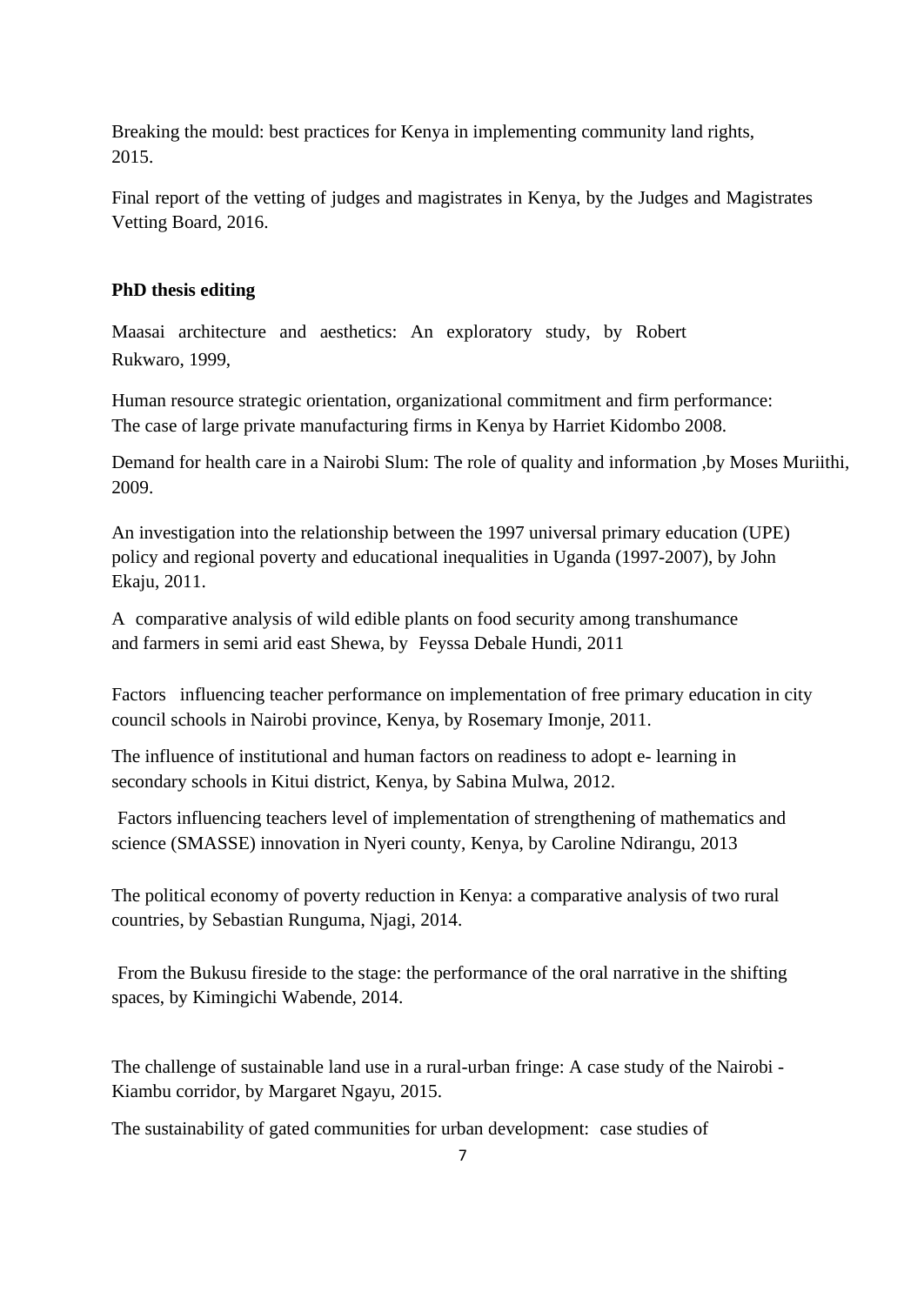Nairobi county, by Juliet Muiga, 2016.

The effects of iron deficiency anemia in the structure of the placenta in the rat, by Omeer Ahmed Awad, 2017.

#### **Books edited**

Industrializing Africa in the Era of Globalization: Challenges to Clothing and Footwear. McCormick, J. A. Kuzilwa and T. Gebre-Egeziabher, 2009

Reproductive health, economic growth and poverty reduction in Africa by Olu Ajakaiye and Germano Mwabu, 2009

Working with Rural Communities: Participation Action Research in Kenya, by Preston Chitere and Roberta Mutiso, 2010.

Surviving the Academic Arena: My Complex Journey to the Apex, by Francis John Gichaga, 2010.

Historical Reflections on Kenya: Intellectual Adventurism, Politics and International Relations, by Macharia Munene, 2011.

Applied Time Series Econometrics: A Special Guide for Macroeconomic Researchers with a Focus on Africa, by Alemayehe Gede et al, 2012

Mizizi: A collection of essays on Kenya's history by MD. Kyule and G.M. Gona, 2013

University of Nairobi and the Constitution of Kenya 2010: A Sensitization Process, 2013

National Food Security Status Report by the African Women's Studies Centre. ISBN 9789966972310, 2014

National Food Security Status Report by the African Women's Studies Centre. Migori County. ISBN 9789966972327, 2014

National Food Security Status Report by the African Women's Studies Centre. Kiambu County ISBN 9789966972334, 2014

National Food Security Status Report by the African Women's Studies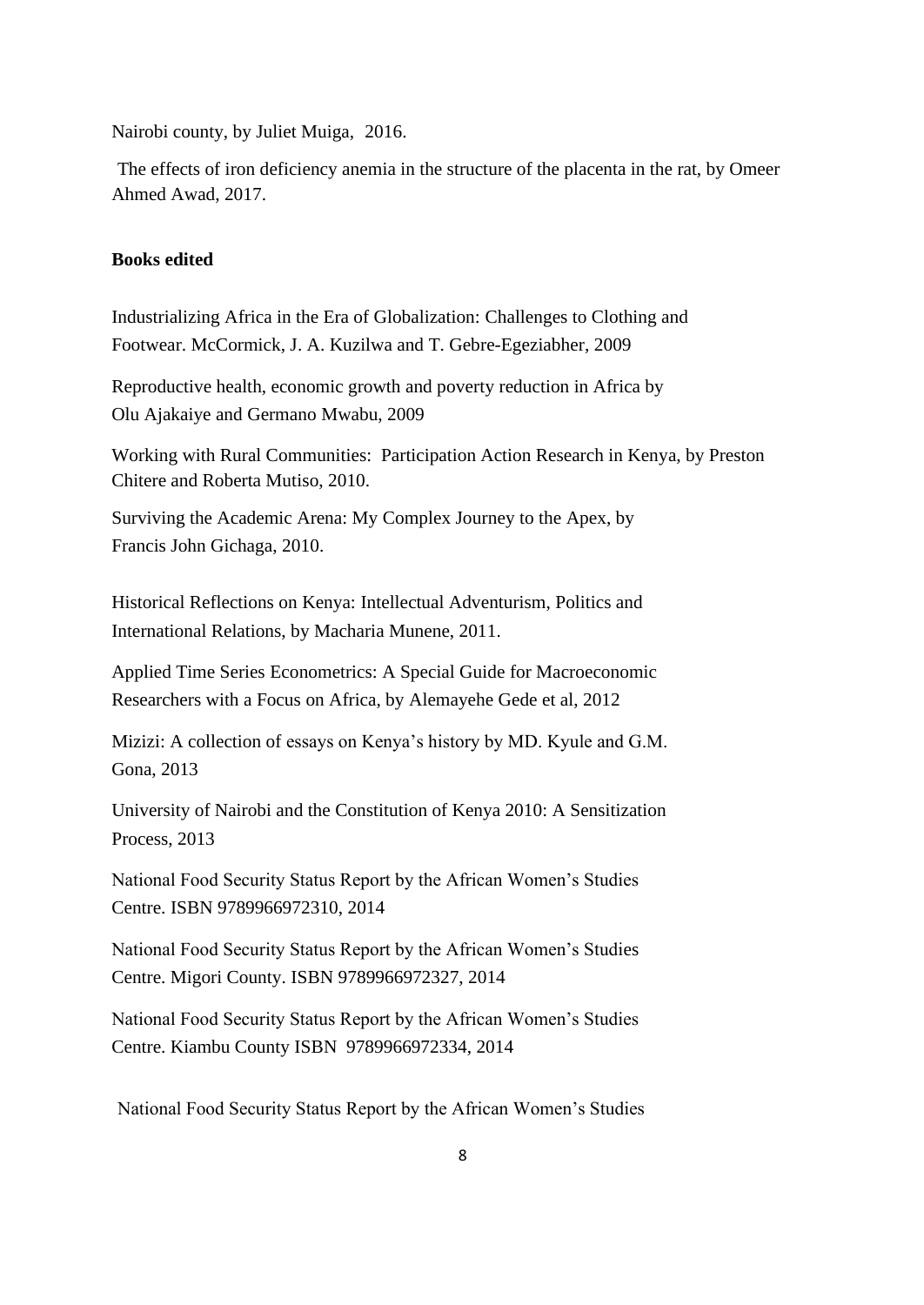Centre. Nairobi County. ISBN 9789966972341, 2014

Health, Economic Growth and poverty reduction in Kenya, by David Sahn (eds), 2015

Linking small holder farmers to markets. Impact of the purchase for progress pilot program. Edited by Wisdom Akpala, Innocent Matshe and Lemmma Senbettt, 2017

Governance and development in east Africa by Pontian Okoth Ed, 2017

Instructional Supervision: Bridging theory and practice by Matula PD, eds, 2017

Knowledge for Wealth Creation: A Kenyan Perspective by Judith Mbula Bahemuka, George Michuki and Joshua Kivuva, 2019

### **Facilitator/trainer**

I have some experience in facilitating workshops and training seminars. Among such facilitation includes:

Basic Concepts of Environmental Management, A Workshop for Environmental Journalists, ACCE/British Council, 199 during which I facilitated four sessions on media management.

Scientific Writing, University of Witwatersrand and University of Nairobi Joint Workshop for Scientific Writing, 1998, during which I served as facilitator for the session on communicating to the general public.

Facilitator and developer, development communication program, School of Journalism, Bachelor of Arts in Journalism Studies, Nairobi, 2005.

Part time lecturer, 2006-current, School of Continuing and Distance Education. I taught research methods and also served as a supervisor of student projects at the diploma level.

Part time lecturer, School of Journalism and Mass Communication. I taught undergraduate courses on development communication.

Roundtable Conference, IDS SUSSEX at 40, Cape Town, May 2006 and, Nairobi, June 2006, I represented the University of Nairobi at the two Roundtables and made a presentation on: Futures: curricula then and now.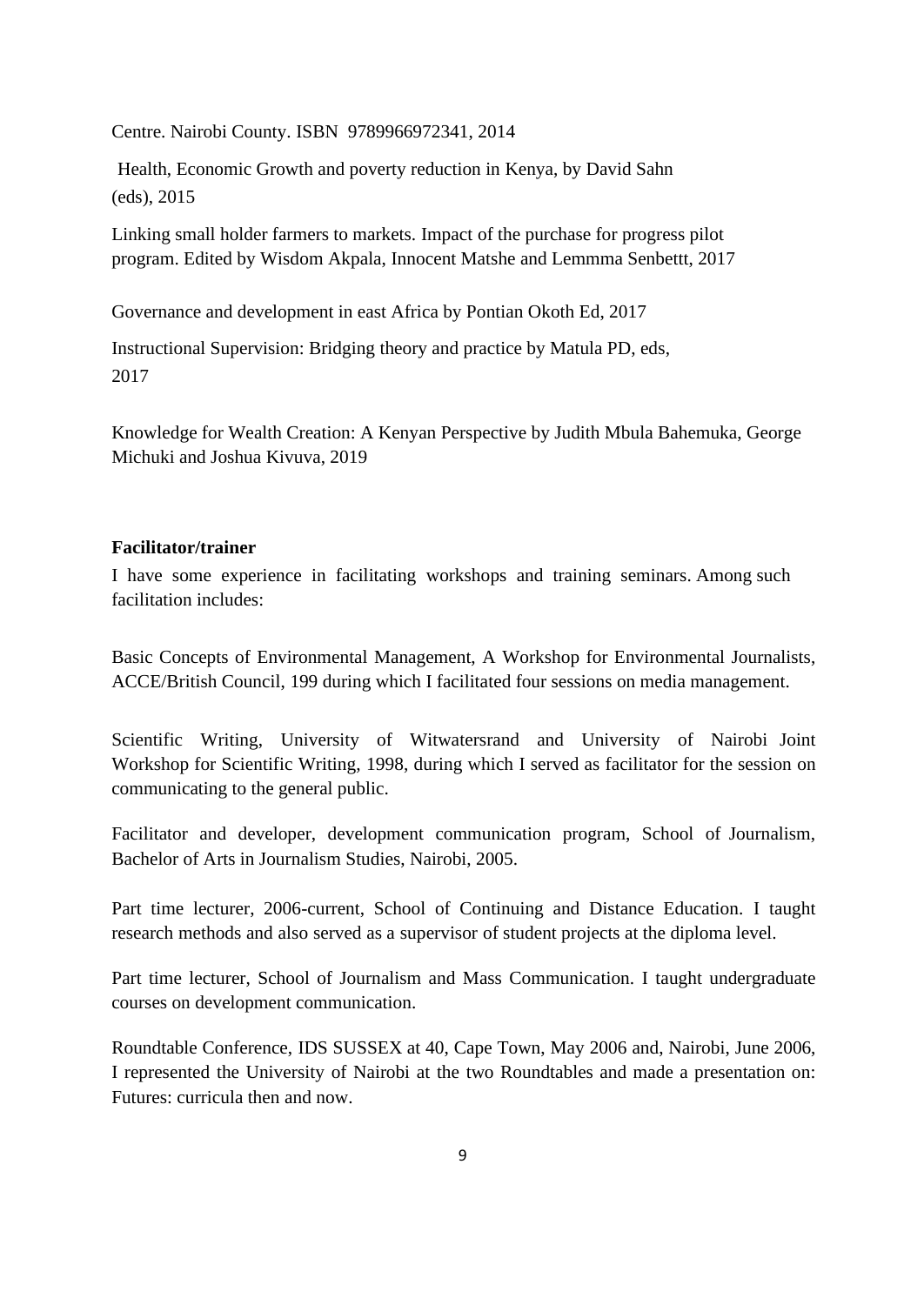## **Rapportuer**

I have served as rapporteur on several occasions including:

The Women's Conventions, 1992, 1993 organised by the Fredrich Ebert Foundation. The Conventions were held at the Kenyatta International Conference centre and attracted participation of over 4,000 women drawn from Kenya.

Election Monitoring, 1992, 1993 and 1997. The National Council of Women of Kenya, drew funding from Norwegian Church Aid to draw up materials for training election monitors, accrediting and identifying sites for the observers to work from. I was in charge of the final report analysis and writing and generation of the national report on election monitoring.

Family Health International Workshops for Senior Writers, 1994, sponsored by Family Health International and attended by 60 journalists drawn from the east Africa region. I served as one of two rapportuers contracted to write the report.

Women in Law and Development (WILDAF) organised a Conference on the Laws Affecting Women's Progress, in Nairobi, 1994. I served as reporter general during the conference.

Basic Concepts of Environmental Management. This was workshop for Environmental Journalists, and was organised in 1997, by the African Council for Communication Education, with facilitation by the British Council, 1997. I served as reporter general during the conference.

Workshop for Journalists in Arid and Semi Arid Lands, facilitated by the British Council, In March 1998. I served as reporter general during the conference.

IDRC Technical Workshop "What Works in Development, February, 1999. I served as one of two rapportuers contracted to write the report.

ECONEWS Africa, Workshop for Community Media, 1999, Nairobi. I served as reporter general during the conference. I served as reporter general during the conference

UNEP Magazine for Children, the Millennium Conference Celebrations, 2000.I wrote some articles and edited the magazine for publication.

Gender Gaps in Our Constitutions: Women's Concerns from Selected African

Countries, 2001, Nairobi, Heinrich Boell Foundation.

Conference on Regional Security Issues in the Age of Globalisation, March

2004, HBF/IDIS/NDC. I served as reporter general during the conference. Proceedings were published by Mwagiru and Wanyande.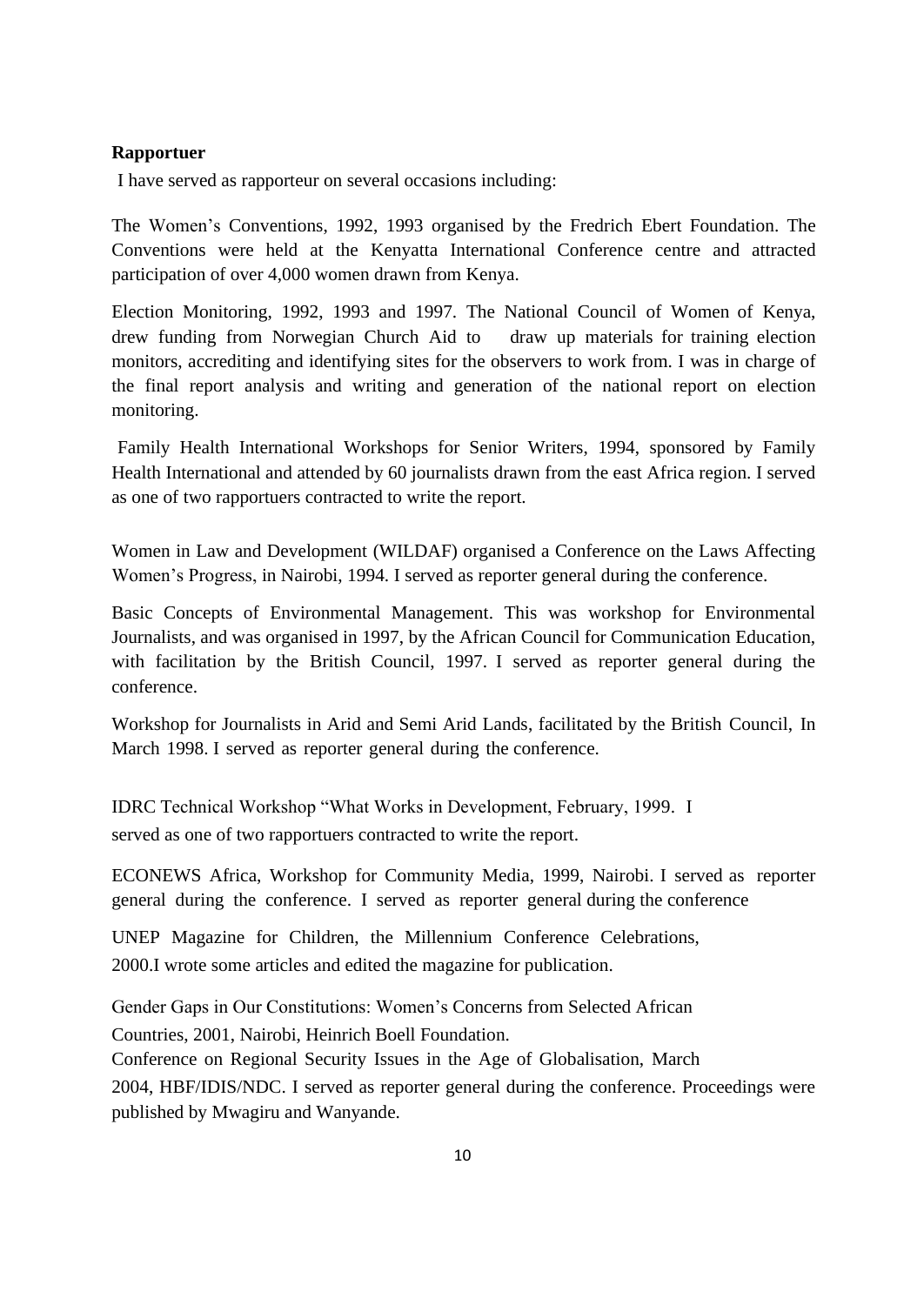Regional Conflict Management Journalism Seminar, May 2004, ACCE, Nairobi. The outcome of the workshop was development of a Media conflict Review Journal, published by ACCE with support from CODESRIA.

Government of Kenya Workshops on Disaster Management, this was an initiative of the Office of the President, Special Projects under the Arid lands rapid disaster and early preparedness progam, covering 6 Provinces over a period of two years, 2005-2006. I served as reporter general during the period.

International Strategy for Disaster Risk Reduction (ISDR) Preliminary African discussions Nairobi, ISDR/UNDP, May 2006. I served as the report writer with daily morning and evening feedback.

Training on International Labour Standards, July 2006, Nairobi, /Kenya School of Law. I served as reporter general during the training.

#### **Service to the Nation**

As a communication specialist, I have been involved in service to the nation. One of the ways in which I have served is to review book chapters, review media products for submission and to interrogate reviews as follows:

Women's Labour and Development: A chapter developed for the Presidential Working Committee on Unemployment, 1988.

Traditional Practices that Affect the Health of Women and Children, National Council of Women of Kenya/USAID, 1994.

First Regional Technical Workshop on the Implementation of the Educational Components of the Platform for Action, FAWE, 1997.

These Girls are Missing, a film developed by FAWE to encourage African families to take their girl children to school, 1997.

As a development communication specialist, I was a member of the Institute for Development Studies, Curriculum Development Workshops Committee ,2002.

Participated in Discussions and Preparation of the first Global Platform on Disaster Risk Reduction, Nairobi, 6-7 June,2005.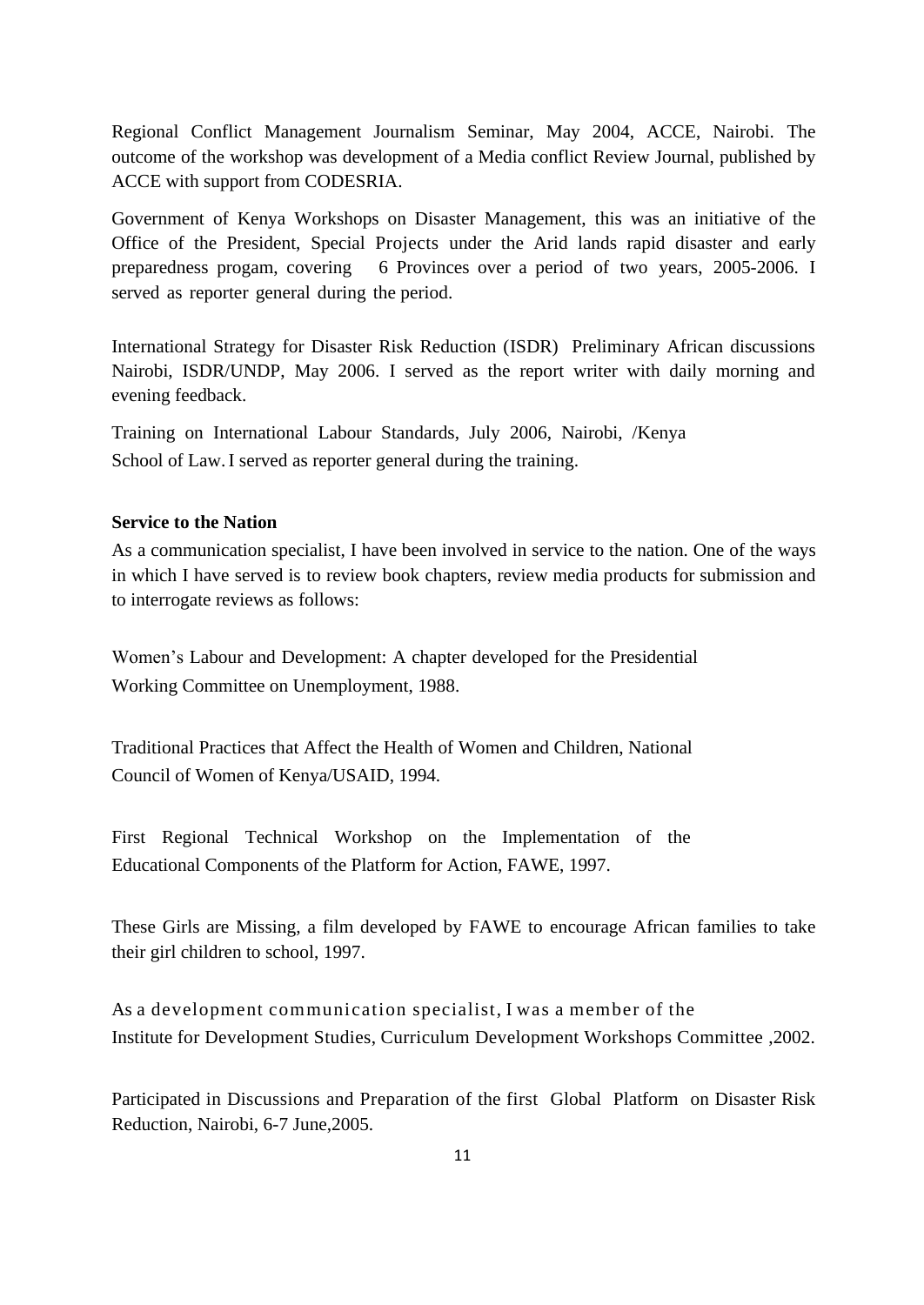In 2013, I was charged with compiling and documenting the experience of the University of Nairobi on the Constitution. The experience and lessons learnt were published in a booklet titled : The University of Nairobi and the Constitution of Kenya 2010: A sensitisation process. The book which was widely distributed and shared with institutions, was published by the University of Nairobi Press.

In 2019, I developed the narrative and script for two UNESCO-UNITWIN documentaries, highlighting the youth series activities.

In 2020, I served as a judge in the preliminary and semi-final rounds of the Hult Prize 2020, for the university of Nairobi.

In 2020, I served as a technical consultant on a project to nuance abortion and its effects on Kenya's morality, with the Kenya Legal and Ethical Networks on HIV/Aids. The work covered six counties in Kenya.

In November, 2020, I served as adjunct editor for the special Varsity Focus @50 celebrations.

## **PAST EXPERIENCE**

# **Vacational Employment with the Cooperative Bank of Kenya, December 1982-March 1984.**

After my A levels, I was employed as a temporary clerk at the Bank. Here, I was involved in mail dispatch, interbank remittances, maize, milk and coffee remittances for cooperative societies, and telephone operations on the SSB/PABX. This was my first introduction to customer service and inevitably, communication with clients.

# **May 3 , 1 984-August 1 3 , 1984 -Pre-University Training at the National Youth Service**

Attendance of the NYS program was mandatory for anyone who intended to join the public university. At the end of my sojourn at Naivasha Women's Training Camp, I was awarded a Certificate of Good Performance.

# **Information Officer, Ministry of Information and Broadcasting**

In January 17, 1988 up to October 31st 1991, I was employed as an information officer. In that period, as the designated deputy District Information Officer in Kwale and later Kiambu District, I was responsible for: Budgeting and forward planning; Administration; Placement of interns; and Monitoring of development in the district. My experience in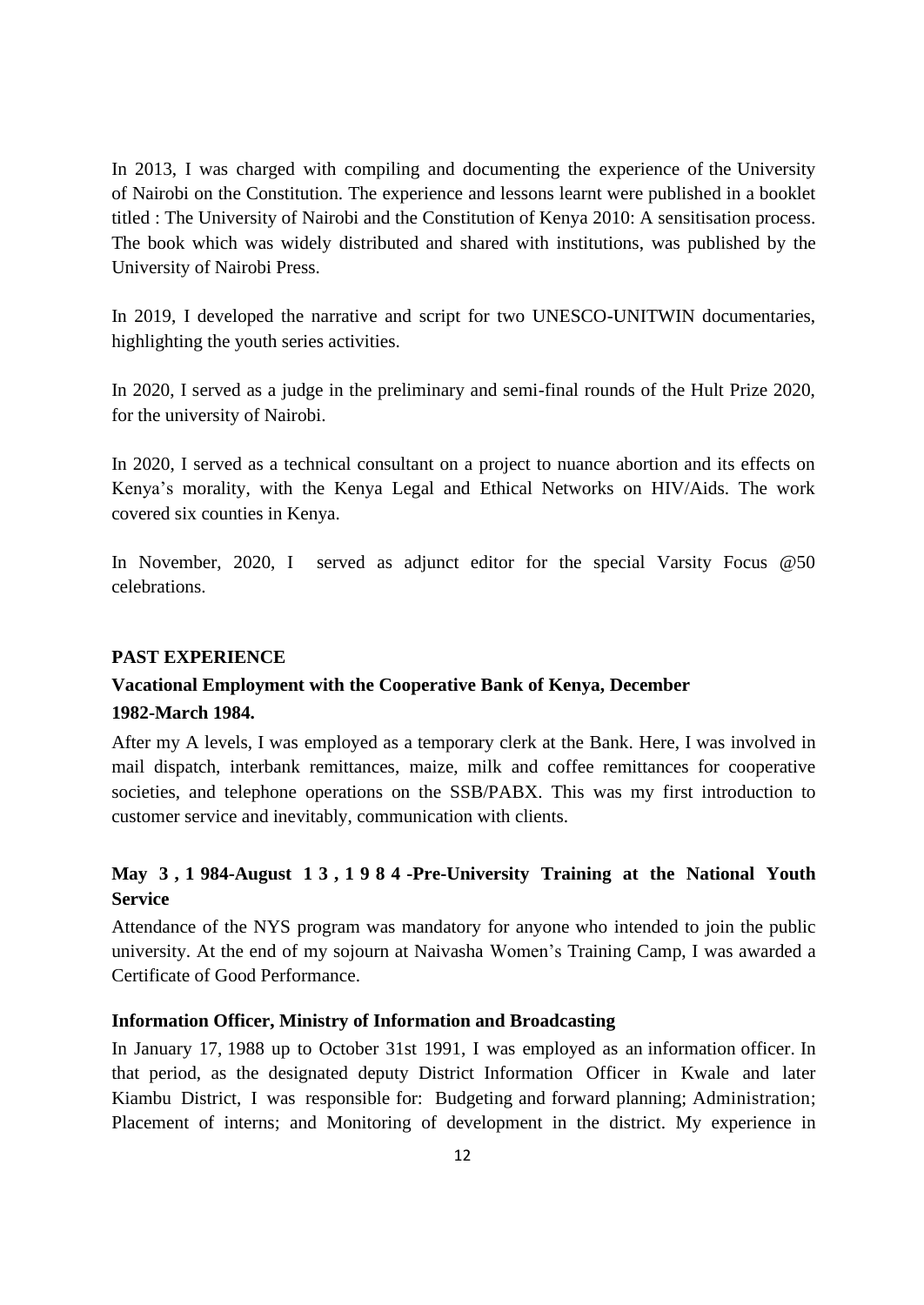government prepared me largely to work in the interface between information, communication and development.

#### **Senior Administrative Assistant, in the Planning Division of the University of Nairobi**

In 1991, I joined the University of Nairobi and was deployed in the Planning division to handle publications. I was responsible for documenting the planning processes of the work of the following Committees:

The Planning, Programming, Budgeting and Financing (PPBF). The outcome of the committee's work was the publication of the Major Planning Issues Document 1993-2003;

The D P E C subcommittee on Administrative Structures and Job Functions of the Offices of Deans/Directors; The DPEC subcommittee on Full Time Equivalent (FTE) for nonteaching staff;

The Unit Cost Subcommittee of DPEC. The outcome of the committees' work was the document "New Strategies for Financing the University of Nairobi: With Special Reference to Continuing Education". The report was useful in the launch of what are now known as the Module 11 programs

My other duty in the planning division was public relations. I facilitated the University's participation in events that included: the Nairobi International Show, graduation ceremony, exhibitions, public lectures, launches; and, Ad- hoc events such as the annual prize presentation ceremony.

# **Assistant Registrar in the Dean's Office, Faculty of Education) 2006- 2008)**

Between 2006 and 2008, I was deployed to work as an administrator in the School of Education at Kikuyu campus. My duties here included general administration, career guidance and coaching, facilitating curriculum review panels, examination of master's and doctoral candidates, and processing of examination results.

## **WORKSHOPS/SEMINARS ATTENDED**

Centre for Chronic Poverty Research Implementation Workshop, July, 2006, Nairobi.

Roundtable Conference, IDS SUSSEX at 40, Cape Town, May 2006.

Roundtable Conference, IDS SUSSEX at 40, Nairobi, June 2006.

Professional course in research and grant proposal writing, UNES/RPE, August 2011, Nairobi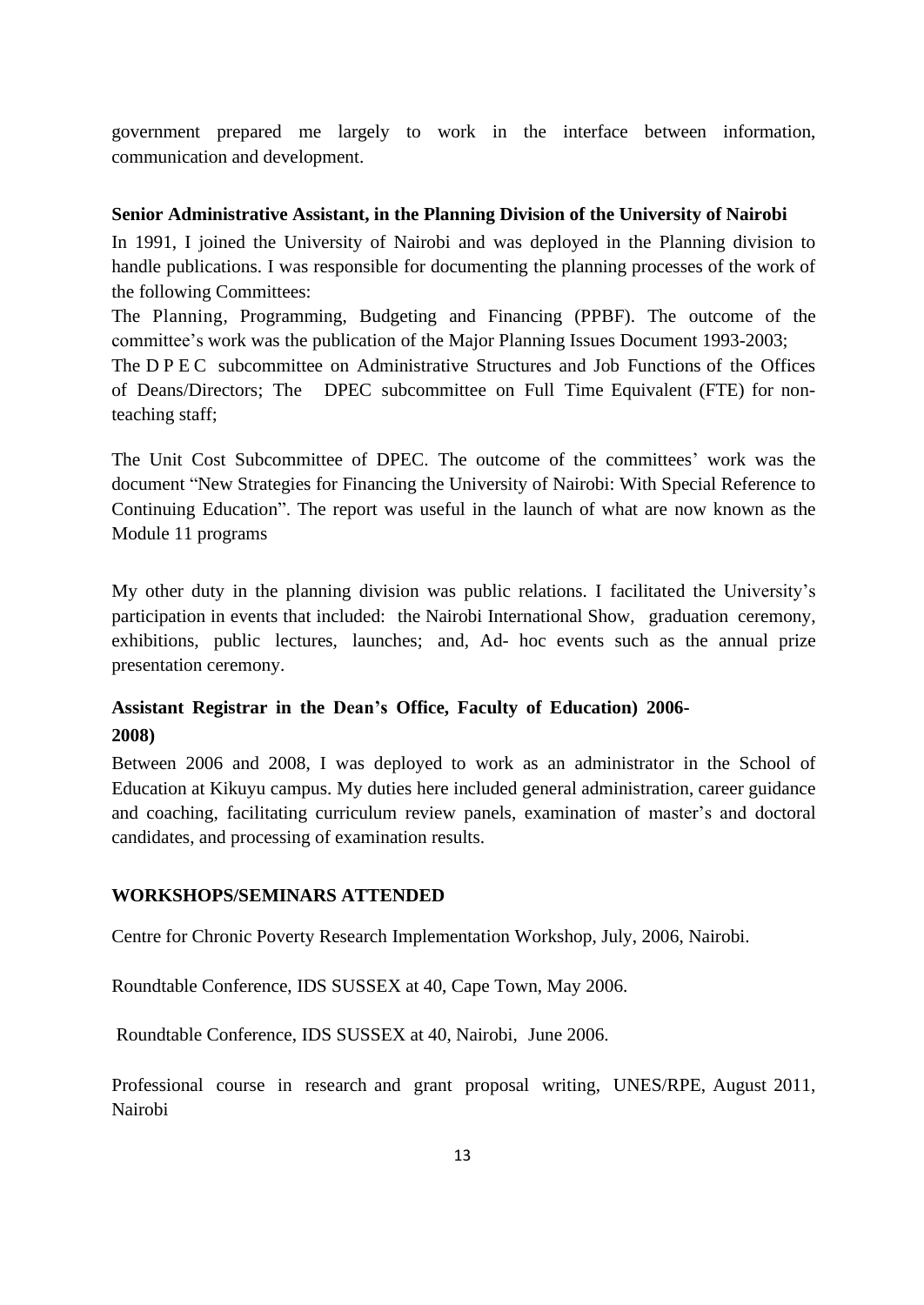# **AWARDS**

Awarded a two-week working tour of media institutions in West Germany, 1990. This was a split program between the School of Journalism and the Federal Government in Bonn. This tour opened up space for journalism students to appreciate news gathering in the western world.

Awarded funding to attend The Supervisory Course for Middle Management, Eldoret, August 1993, FKE/ILO. The outcome of the course was the beginning of an appreciation in the university for communication specialists.

Awarded DANIDA funding to study Conflict Management, USIU/CCR, April- July 1991, Nairobi

Awarded funding to attend the Regional Training Workshop on Leadership Skills, August 9<sup>th</sup>-13<sup>th</sup> August, 1999, Nairobi.

Awarded funding to attend the Roundtable Conference, IDS SUSSEX at 40, Cape Town, May 2006.

# **INTERESTS**

I have a deep interest in research and also enjoy writing specialized pieces, reading; travelling and analysing films/documentaries in development.

# **MEMBERSHIP IN ORGANIZATIONS**

Member, African Council for Communication Education (ACCE), since its inception in Kenya, in 1990. Member, Association of Media Women in Kenya (AMWIK), since 1990 Member: Association of African Women for Research and Development (AAWORD) Kenya, since its revival in 1989. Member, Association of Public Broadcasters (Kenya), founded in 2020.

# **REFEREES**

Prof. Njuguna Ng'ethe Institute for Development Studies University of Nairobi

Prof . Wambui Kiai School of Journalism and Mass Communication University of Nairobi